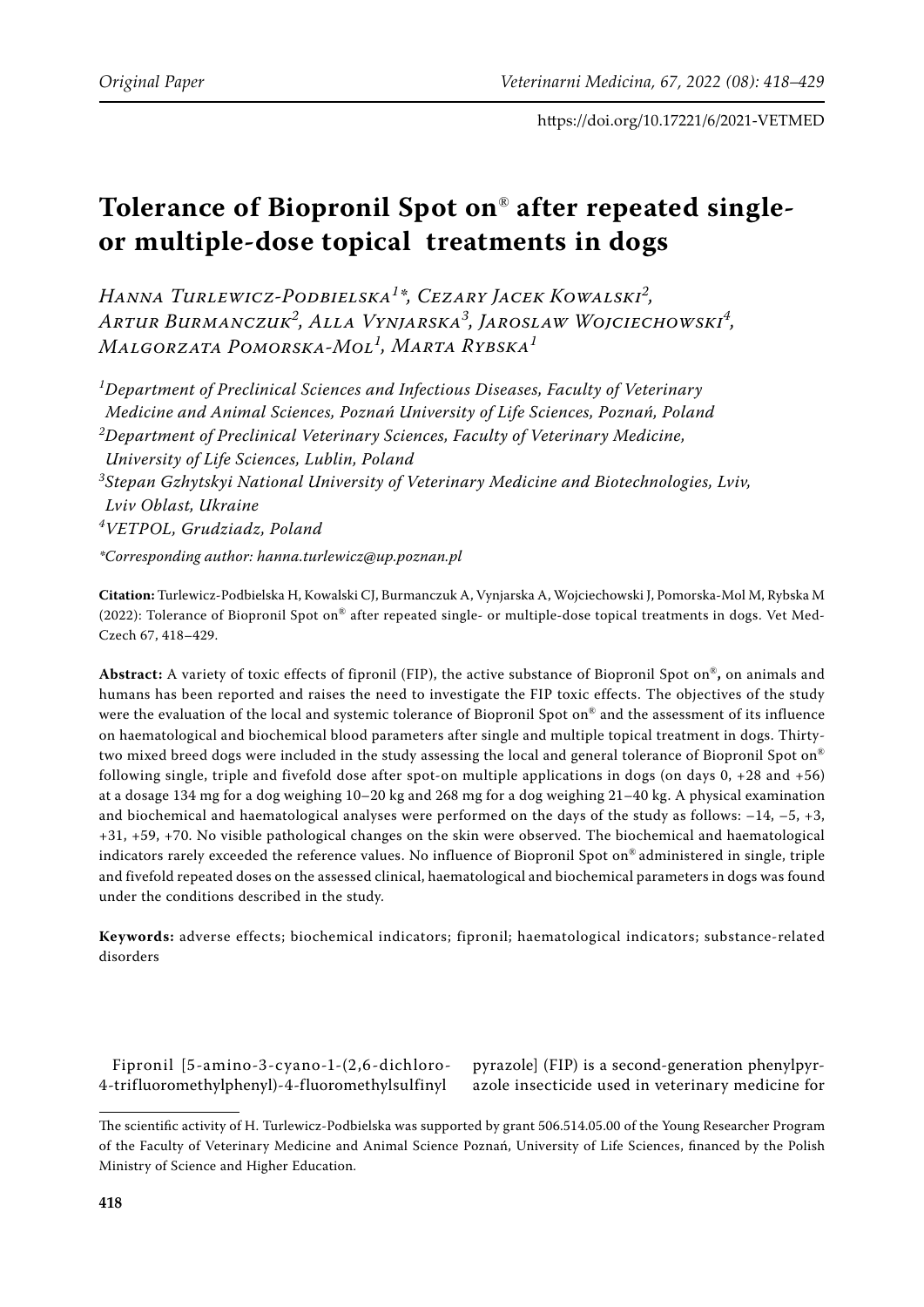the control of ectoparasites ([Tingle et al. 2003\)](#page-11-0). FIP blocks the gamma-aminobutyric acid (GABA) gated chloride channels of neurons in the central nervous system, resulting in the hyper-excitation of the central nervous system and death [\(Koslowski](#page-10-0)  [et al. 2020](#page-10-0)). GABA-gated chloride channels are expressed in the central nervous system of both vertebrates and invertebrates, nevertheless, the specificity of FIP for insect GABA chloride channels is 700 to 1 300 times greater than in mammals and permits the selective control of invertebrate ectoparasitic hosts on the target species, such as dogs and cats [\(Zhao et al. 2003;](#page-11-1) [Zhao et al. 2004\)](#page-11-2). Glutamate-activated chloride channels are also the target for FIP and are present in invertebrates, such as insects, but not in mammals, which explains the stronger influence of FIP on invertebrates than vertebrates [\(Simon-Delso et al. 2015](#page-11-3)). However, FIP is known to have side effects on mammals, especially in the kidneys, liver, thyroid and has an influence on the reproductive function ([De Oliveira](#page-10-1)  [et al. 2012;](#page-10-1) [Khan et al. 2015](#page-10-2)) in non-target organisms [\(Tingle et al. 2003](#page-11-0); [Badgujar et al. 2015](#page-10-3); [Badgujar et al. 2016\)](#page-10-4).

Both haematological and biochemical indicators appear to be good biological markers of the health conditions and outcome from pesticide-induced toxicity within organisms [\(Abouelghar et al. 2020\)](#page-10-5). However, the changes are non-specific to a wide scope of substances [\(Prashanth and David 2006\)](#page-10-6). Biochemical indicators, such as serum aminotransferase activities, alanine aminotransferase (ALT), aspartate aminotransferase (AST), and alkaline phosphatase (ALP), are considered the most useful measures of liver cell injury [\(Schomaker et al.](#page-10-7)  [2013\)](#page-10-7). An increase in the activity of the serum AST, ALT, and ALP indicates loss of biochemical and basic consistency of the liver. [Badgujar et al.](#page-10-3)  [\(2015\)](#page-10-3) reported that FIP causes significant increases in the activities of the serum aminotransferases, AST and ALT, with a connected increase in the absolute and relative weight of the liver.

Tolerance/safety evaluations to detect toxic or adverse events that may potentially occur following single and multiple topical treatments with FIP in dogs is an essential aspect of implementation procedures when approved for use as an antiparasitic agent for animals. Inflammatory reactions and systemic effects after spot-on applications are some of the potential safety concerns investigated in toxicity studies. Hence, the aim of this study was the

evaluation of the tolerance of the new fipronil product, Biopronil Spot on®, after topical treatments in dogs. The present study was designed as a parallel, blinded, randomised trial assessing the local and general tolerance of Biopronil Spot on® following single, triple and fivefold dose spot-on multiple applications in dogs [on days  $(D)$  0, +28 and +56].

## **MATERIAL AND METHODS**

#### **Ethics**

The Ethical Committee of Stepan Gzhytskyi National University of Veterinary Medicine and Biotechnologies Lviv approved the protocol of the study and the use of animals in the experiment with Resolution No. 8/2019 of June 3, 2019. Informed consent was obtained for the client-owned animals included in this study.

#### **Animals**

Mixed breed dogs with an average body weight of 20.93 kg (from 10.8 kg to 38 kg), an average age of 4.39 years (from 1 to 8 years) and varying hair length took part in the experiment. In total, 32 dogs (16 male and 16 female) were included in the study. The dogs belonged to clients of the Veterinary Clinic of the Department of Surgery at the Stepan Gzhytskyi National University of Veterinary Medicine and Biotechnologies, Lviv. The dogs remained in their familiar home environments during the clinical trial.

The owners were required to bring the animals to the research unit for the clinical examinations, drug applications and blood collection. The animals were fed with commercial Purina Dog Chow® adult food (over 1 year old) adapted to the needs of adult dogs. Food and water were available without restriction. Each animal was marked with a collar with a unique number, unchangeable during the experiment.

The design of the experiment was guided by the principles contained in the Guideline on target animal safety for veterinary pharmaceutical products, London, September 22, 2008 (Doc. Ref. EMEA/CVMP/VICH/393388/2006). However, the present study was performed under field conditions (dogs were kept at their owner's homes). The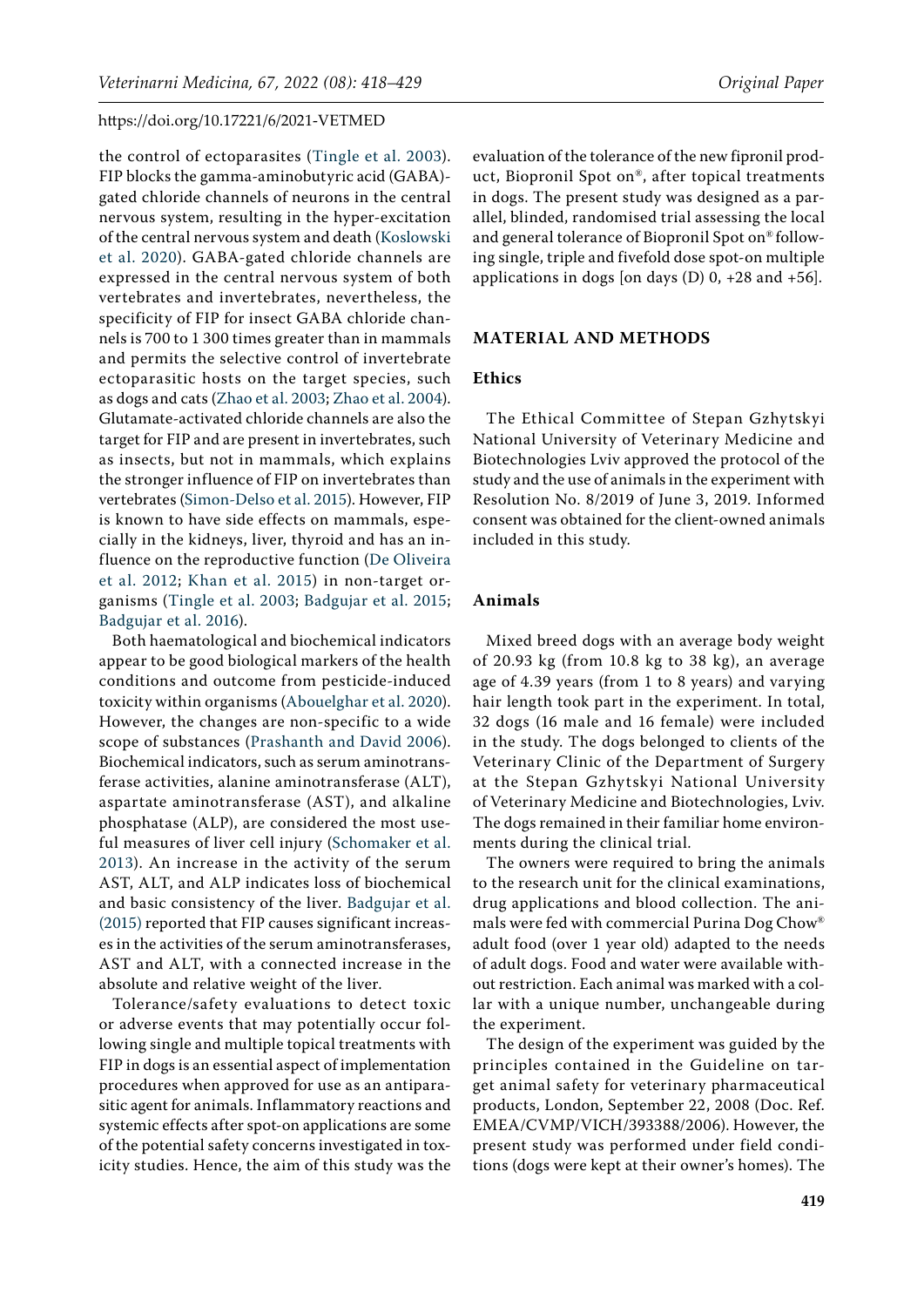study included healthy animals, representative of the population in which the product will be most commonly used (aged 1 to 8 years). As the tests were conducted in field conditions, the selection of the animals in this age range guaranteed more reliable and objective results in terms of the haematological and biochemical parameters – the animals had lived with their owners for some time and their health status was well known and regularly monitored by a veterinarian, which excluded the risk of introducing newly purchased puppies/dogs with an unknown health status to the experiment. No particularly sensitive target sub-population was identified for the tested product.

#### **Drug**

Biopronil Spot on® containing 134 mg or 268 mg of FIP and excipients: butylhydroxytoluene (E-320), butylhydroxyanisole (E-321), povidone, isopropanol, diethylene glycol monoethyl ether (serial Nos. 020517 and 010517) manufactured by Drwalewskie Zakłady Przemysłu Bioweterynaryjnego S.A. (Drwalew, Poland).

#### **Inclusion criteria**

All the animals included were clinically healthy and did not receive antibiotics or other veterinary medicinal products prior to the experiment. They had not been subjected to agents containing FIP or other pesticides before the experiment or agents that may affect the study results.

#### **Exclusion criteria**

The occurrence of adverse reactions, serious adverse reactions, severe unexpected adverse reactions or a treatment which affects the experimental period were reasons for the exclusion of an animal from the experiment.

## **Study design**

The dogs were randomly assigned to three study groups (eight animals in each group) and one control group (eight animals) and marked with a num-

<span id="page-2-0"></span>

| Group   | Number<br>of dogs | Treatment schedule                                                        |
|---------|-------------------|---------------------------------------------------------------------------|
| Control | 8                 | control product administered<br>on days $0, +28, +56$                     |
|         | 8                 | single dose of the tested product<br>on days $0, +28, +56$                |
| Н       | 8                 | triple dose of the tested product<br>administered on days $0, +28, +56$   |
|         | 8                 | fivefold dose of the tested product<br>administered on days $0, +28, +56$ |

bered collar. The animal allocation into groups is presented in [Table 1.](#page-2-0)

Thirty-two dogs were admitted to the experiment 14 days prior to the Biopronil Spot on® administration (D-14) and were subjected to a clinical examination which included the assessment of the:

- 1. Condition and behaviour;
- 2. Skin condition, especially where the product was to be applied;
- 3. Body temperature;
- 4. Respiratory system condition;
- 5. Gastrointestinal condition: appetite, faeces;
- 6. Condition of mucous membranes and lymph nodes.

On day D 0, the animals underwent a clinical examination was repeated. A physical examination was also performed on days  $+1$  to  $+3$ ,  $+28$ to  $+31, +55, +56$  to  $+59, +70$  and included the assessment of the: behaviour, application site and assessment of skin, mucous membranes, lymph nodes, basic clinical parameters (rectal temperature, resting heart rate, resting respiratory rate, appetite). The test results, observations and animal's weight were recorded for each dog separately. The animals' body weights were recorded on days D –14, D 0, D +1, D +2, D +28, D +29, D +30, D +56, D +57, D +58 and D +70.

The doses of Biopronil Spot on® in the study groups and the control product in the control group were calculated for each animal in accordance with the manufacturer's instructions: 134 mg for a dog weighing 10–20 kg, 268 mg for a dog weighing 21–40 kg. The product was given to the dogs directly on the skin (after parting the fur) in a spot-on form, once in the neck area, between the shoulder blades. Group I received the drug in a single dose, group II in a triple dose and group III in a fivefold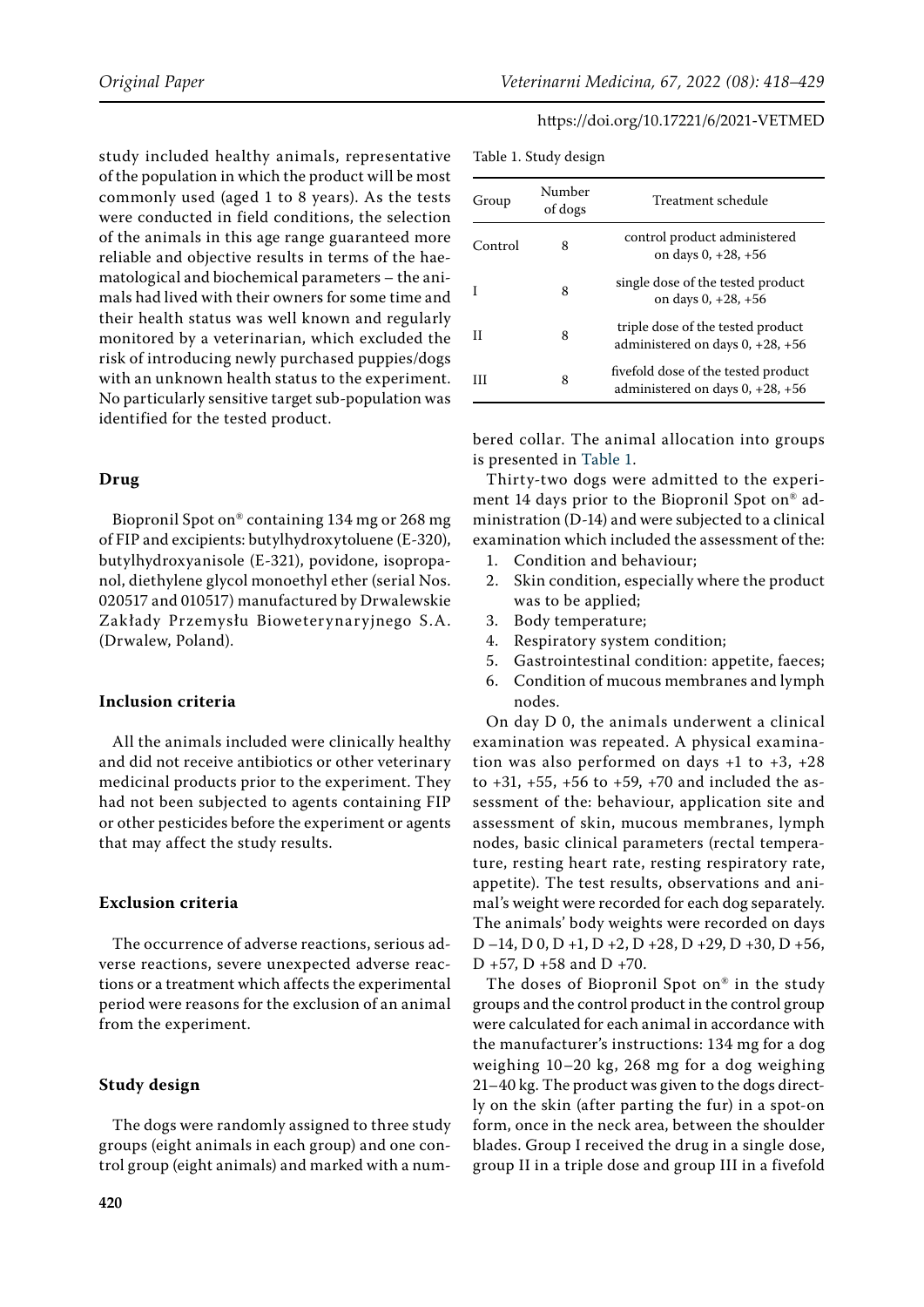| Erythema                                   | Oedema                                                     | Scores         |
|--------------------------------------------|------------------------------------------------------------|----------------|
| No erythema                                | no oedema                                                  | 0              |
| Very slight (barely<br>perceptible)        | very slight (barely percep-<br>tible)                      | 1              |
| Well-defined                               | slight (edges of area well<br>defined by definite raising) | $\overline{2}$ |
| Moderate to severe                         | moderate (raised approx.<br>$1$ mm $)$                     | 3              |
| Severe and tendency<br>to eschar formation | severe (raised above<br>$1 \text{ mm}$                     | 4              |
| Fur/hair condition                         | visual fur/hair condition                                  |                |
| No fur/hair loss                           | no perceptible lesions                                     | 0              |
| Slight                                     | greasy/clumped                                             | 1              |
| Significant                                | solidification in the ends                                 | 2              |
| Eye irritation                             | skin                                                       |                |
| No irritation                              | no irritation                                              | 0              |
| Very slight redness                        | pruritus                                                   | 1              |
| Eye pruritus                               | slight desquamation                                        | 2              |
| Tearing                                    | large squamae ( $> 2 \times 2$ mm)                         | 3              |
| Purulent discharge                         | alopecia                                                   | 4              |
| Eyes closed with<br>oedema                 | discoloration                                              | 5              |
| Corneal opacity                            | severe desquamation                                        | 6              |

<span id="page-3-0"></span>Table 2**.** Scoring system of the local tolerance evaluation

dose. The dogs from the control group received the control product at a dose corresponding to the volume of the preparation tested in group III: dogs weighing 10–20 kg received the control preparation in the amount of 6.70 ml, while dogs weighing 21–40 kg received 13.40 ml of the control product. The tested and control product (the same ingredients, but without fipronil) were administered three times in each group at the required doses on day 0, +28, +56.

The general health of the dogs was monitored by observing the application site every hour for at least 4 h (i.e., four times after the application) and then 24, 48 and 72 h after each application. The local tolerance (oedema, erythema, coat condition, eye and skin irritation) after administration of the preparations was assessed based on a scoring system (see [Table 2\)](#page-3-0).

Blood samples were collected from the cephalic vein on days: D –14, D –5, D +3, D +31, D +59, D +70. The blood was intended for the determination of the following haematological and biochemi-

cal parameters: red blood cell (RBC), haemoglobin (HGB), haematocrit (HCT), average red blood cell size (MCV), haemoglobin amount per red blood cell (MCH), platelet (PLT), red cell distribution width (RDW), aspartate aminotransferase (AST), alanine aminotransferase (ALT), alkaline phosphatase (ALP), creatinine (CREA), blood urea (UREA), glucose (GLU).

The physiological range of the haematological and biochemical parameters in the dogs is presented in [Table 3](#page-3-1) ([Winnicka 2004](#page-11-4)).

## **Haematological and biochemical blood analyses**

The haematological and biochemical blood analyses were carried out on certified analysers: A URIT-2900 PLUS veterinary automated haematology analyser (Urit Medical Electronic Co, Ltd., Guilin, P.R. China) and an EMP-168 chemistry analyser (Shenzhen Emperor Electronic Technology Co., Ltd., Shenzen, P.R. China) in an external laboratory (VIBa-MED in Lublin, Poland).

<span id="page-3-1"></span>Table 3. Physiological values of the haematological and biochemical indicators in the dogs

| Indicator    | Physiological values | Unit              |
|--------------|----------------------|-------------------|
| <b>ASPAT</b> | $0.02 - 0.75$        | $\mu$ kat/l       |
| ALAT         | $0.05 - 1.00$        | µkat/l            |
| ALP          | $0.33 - 2.57$        | µkat/l            |
| <b>CREA</b>  | 79.58-150.31         | $\mu$ mol/l       |
| UREA         | $4.65 - 10.60$       | mmol/l            |
| GLU          | $3.89 - 6.66$        | mmol/l            |
| RBC.         | $5.5 - 8.5$          | $10^{12}/l$       |
| HCT          | $0.37 - 0.55$        | fraction          |
| HGB          | 7.45-11.27           | mmol/l            |
| <b>MCV</b>   | $60 - 77$            | $\mu$ m3          |
| MCH          | $1.18 - 1.49$        | fmol              |
| PLT          | $200 - 580$          | $10^{9}/l$        |
| RDW          | $0.14 - 0.19$        | proportion of 1.0 |

ALAT = alanine aminotransferase; ALP = alkaline phosphatase; ASPAT = aspartate aminotransferase; CREA = creatinine;  $GLU =$  glucose;  $HCT =$  haematocrit;  $HGB =$ haemoglobin; MCH = haemoglobin amount per red blood cell; MCV = average red blood cell size; PLT = platelet; RBC = red blood cell; RDW = red cell distribution width; UREA = blood urea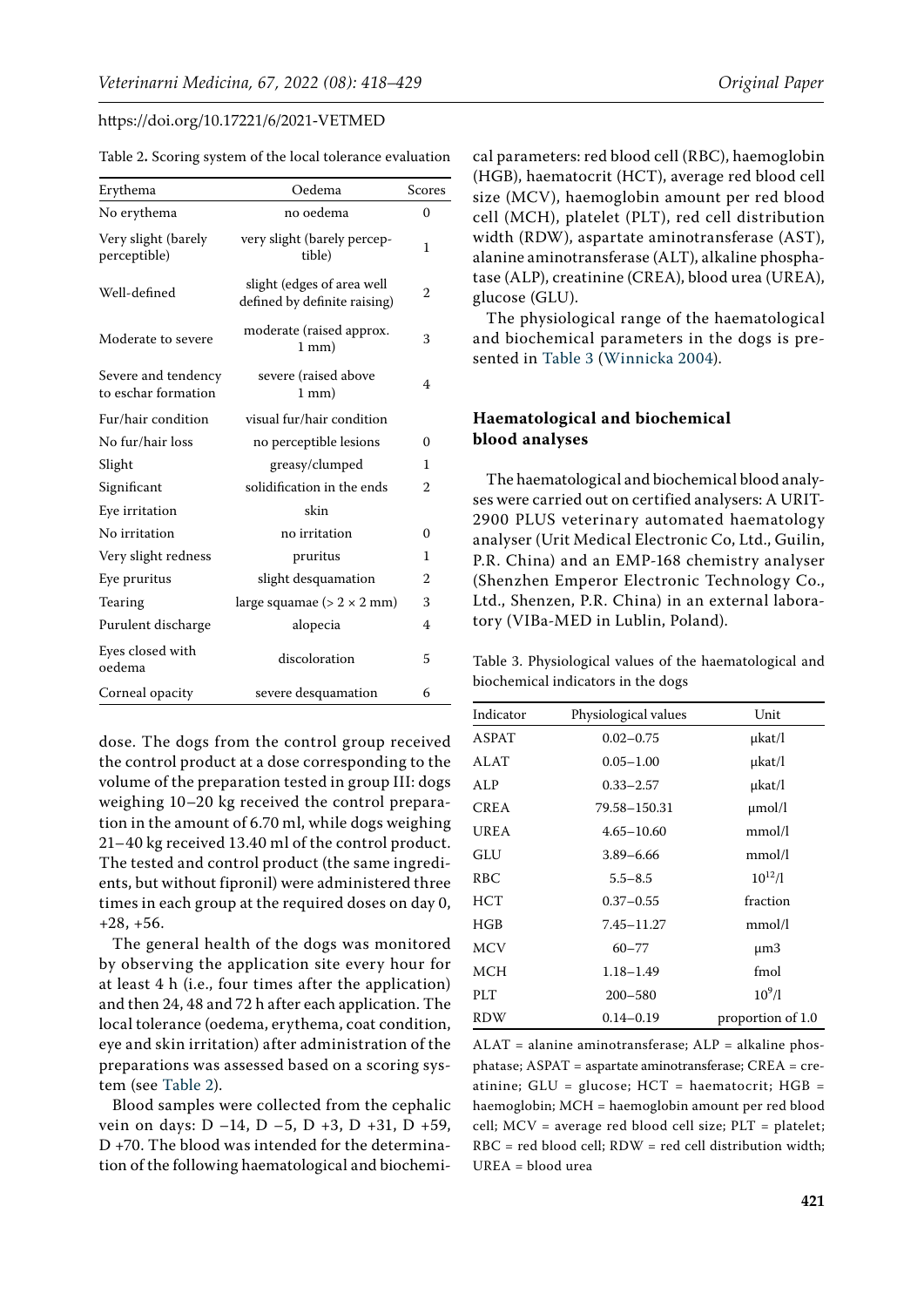#### **Statistical analysis**

The obtained data were subjected to the Shapiro-Wilk test for normality and the Levene's test for equality of variances. The differences between the means (control vs. experimental) were tested for statistical significance by Student's *t*-test. All the data were analysed with the use of Statistica software v13.0 (Statsoft, Poland). The significance level was set at  $\alpha$  = 0.05 and a *P*-value of < 0.05 was considered statistically significant. As the study had a safety-in-use character with regards to the preparation in the dogs, the values obtained in the study groups were compared to the control group. The mean values, standard deviation and number of observations in a given group (*n*) were determined during the study. In addition, the minimum and maximum (range) of the investigated parameters were obtained (data not shown).

#### **RESULTS**

## **Assessment of the local and systemic tolerance**

No swelling, erythema, eye or skin irritation were observed in any of the dogs from the control group. The visual condition of the coat/hair was also correct. No undesirable disturbances in the behaviour or functioning of the digestive system were observed. The condition of the mucous membranes, lymph nodes and internal heat were in the physiological norm.

No dogs in the study groups showed changes in body weight or rectal temperature during the experiment. No changes in the appearance of the mucous membranes or lymph nodes and digestive system were observed after the application of the preparation in any of the dogs.

No swelling, erythema, eye or skin irritation were observed in any of the dogs from group I after the administration of the test product in a single dose and the visual condition of the coat/hair was also correct. A slight solidification in the ends of the coat/hair was observed in two dogs from group II after the application of the tested preparation at a triple dose on D +28 and D +56. Solidification in the ends of the coat/hair was observed in three dogs from group III after the application of the test product at a fivefold dose on D +28 and D +56. Minimal erythema was observed in one dog from group II after the application of the test preparation in a triple dose on  $D + 28$ and in two dogs on D +56. Minimal erythema also occurred in two dogs from group III after the application of the test preparation at a fivefold dose on  $D + 28$  and in three dogs on  $D + 56$ .

A greasy/clumped appearance of the coat/hair was found in two dogs from group II after application of the product at a triple dose on D +28 and D +56 and in two dogs from group III after application at the fivefold dose on D +28 and on two dogs on day D +56.

All the revealed symptoms were considered to be cosmetic changes, no visible pathological changes on the skin were observed. Appetite disorders were not observed during the study.

## **Assessment of the haematological indicators**

The mean  $(± SD)$  values of the haematological profile after the single, triple and fivefold dosage of Biopronil Spot on® and in the control groups are presented in [Table 4.](#page-5-0) The analysis of the statistical differences found in the study [\(Table 4\)](#page-5-0) in relation to the selected indicators between the study groups and the control group on the individual days of the experiment indicates their short-term nature.

Moreover, there is no correlation between the value of the indicators and the dose of the preparation used.

## **Assessment of the biochemical indicators**

The mean  $(\pm SD)$  values of the biochemical indicators after the single, triple and fivefold dosage of Biopronil Spot on® and in the control group are presented in [Table 5.](#page-7-0)

As in the case of the differences in the haematological parameters, the statistical differences presented in [Table 5](#page-7-0) in relation to the selected biochemical indicators between the study groups and the control group on the individual days of the experiment indicates their short-term nature. As before, no correlation between the value of the indicators and the dose of the preparation used was found.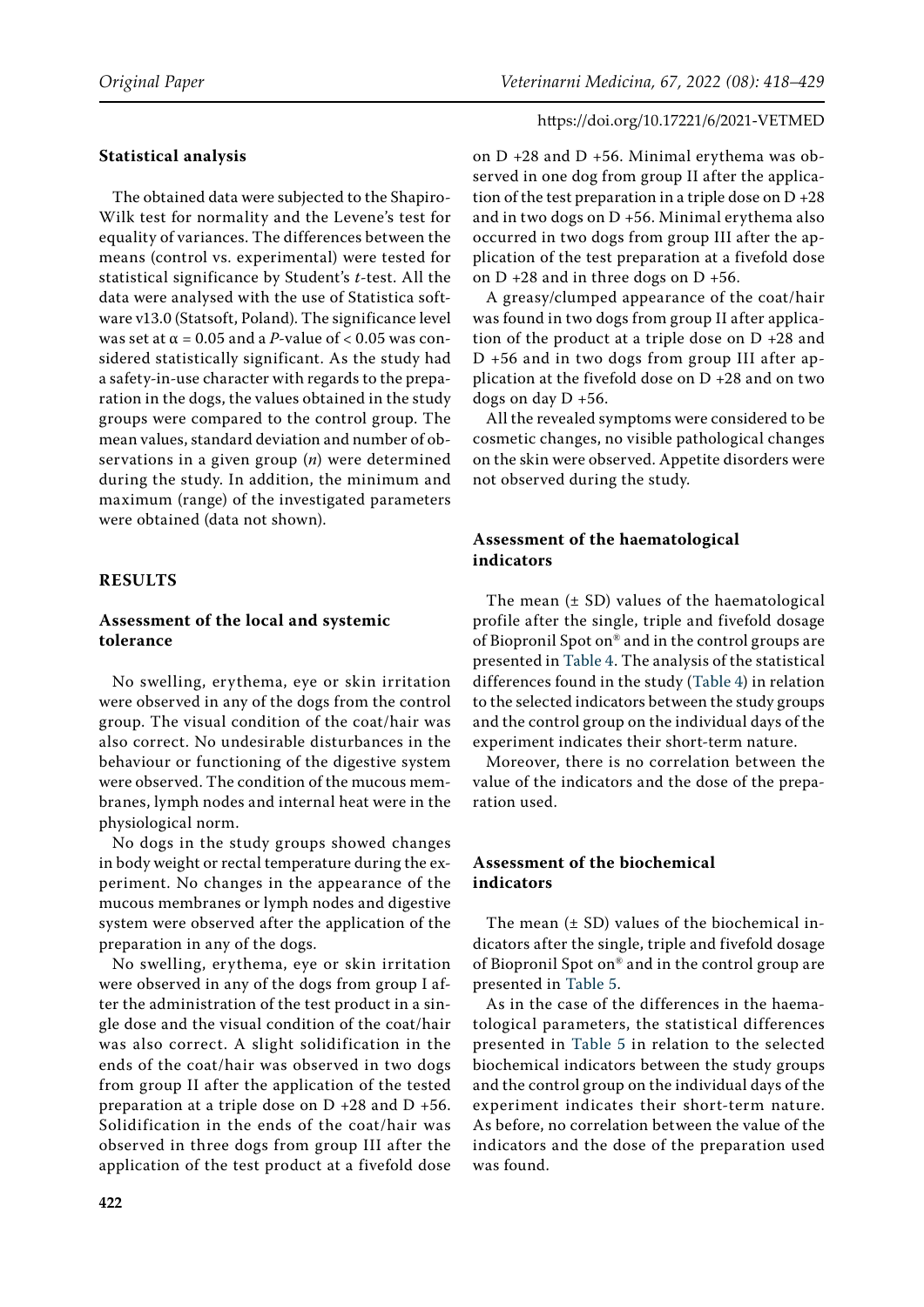<span id="page-5-0"></span>

|                                               |                    |                                           |                        |                          | Group               |                |                     |                |         | P-value         |                             |
|-----------------------------------------------|--------------------|-------------------------------------------|------------------------|--------------------------|---------------------|----------------|---------------------|----------------|---------|-----------------|-----------------------------|
| Indicator                                     |                    | control                                   |                        | $\overline{\phantom{0}}$ | ᄇ                   |                |                     | 目              |         | control control | control                     |
|                                               | $mean \pm SD$      | $min-max$                                 | S<br>$+1$<br>mean      | $min-max$                | S<br>mean $\pm$     | $min-max$      | S<br>$\pm$<br>mean  | $min-max$      | vs.     | vs. II          | $\mathbf{v}\mathbf{s}.$ III |
| $D-14$                                        |                    |                                           |                        |                          |                     |                |                     |                |         |                 |                             |
| $\operatorname{RBC}$ (10^12/I)                | $6.97 \pm 0.56$    | $6.03 - 7.66$                             | 0.77<br>$7.05 \pm$     | $5.90 - 8.17$            | $6.54 \pm 1.17$     | $4.36 - 8.23$  | $6.82 \pm 1.17$     | $4.72 - 8.60$  | 0.82    | 0.36            | 0.75                        |
| HCT (fraction)                                | $0.44 \pm 0.06$    | $0.38 - 0.52$                             | 0.04<br>$0.46 \pm$     | $0.40 - 0.51$            | $0.41 \pm 0.07$     | $0.29 - 0.50$  | $0.42 \pm 0.08$     | $0.31 = 0.51$  | 0.63    | 0.31            | 0.47                        |
| HGB (mmol/l)                                  | $10.71 \pm 1.79$   | 7.14-12.60                                | 1.13<br>$10.98\,\pm\,$ | $9.12 - 12.47$           | $10.04 \pm 1.45$    | 7.14-11.98     | $10.61 \pm 1.21$    | $8.56 - 12.10$ | 0.72    | 0.42            | 0.89                        |
| $MCV$ $(\mu m^3)$                             | $66.36 \pm 2.73$   | $60.90 - 69.90$                           | 5.75<br>$65.61 \pm$    | 56.20-72.60              | $63.26 \pm 3.30$    | 59.40-67.30    | $62.98 \pm 3.44$    | 59.30-69.40    | 0.74    | 0.06            | 0.05                        |
| MCH (fmol)                                    | $1.53 \pm 0.15$    | $1.20 - 1.65$                             | 0.08<br>$1.58 \pm$     | $1.45 - 1.71$            | $1.49 \pm 0.13$     | $1.24 - 1.63$  | $1.49 \pm 0.11$     | $1.33 - 1.69$  | 0.47    | 0.51            | 0.51                        |
| PLT (10 $^9$ /l)                              | $239.25 \pm 29.61$ | $213.00 - 291.00$ $277.25 \pm$            | 74.98                  | 181.00-402.00            | $267.38 \pm 97.71$  | 85.00-367.00   | $275.25 \pm 148.74$ | 97.00-554.00   | 0.20    | 0.45            | 0.51                        |
| RDW (propor-<br>tion of $1.0$                 | $0.15\pm0.01$      | $0.14 - 0.17$                             | 0.01<br>$0.15 \pm$     | $0.14 - 0.16$            | $0.15 \pm 0.01$     | $0.14 - 0.16$  | $0.15 \pm 0.00$     | $0.14 - 0.16$  | 0.24    | 0.74            | 0.83                        |
| $D - 5$                                       |                    |                                           |                        |                          |                     |                |                     |                |         |                 |                             |
| $\mathrm{RBC}\left(10^{12}/\mathrm{l}\right)$ | $6.81 \pm 0.58$    | $5.87 - 7.60$                             | 0.70<br>$7.03 \pm$     | $6.22 - 8.15$            | $7.24 \pm 0.90$     | $5.29 - 8.22$  | $7.07 \pm 0.53$     | $5.16 - 8.22$  | 0.52    | 0.28            | 0.53                        |
| HCT (fraction)                                | $0.43 \pm 0.05$    | $0.39 - 0.51$                             | 0.03<br>$0.43 \pm$     | $0.36 - 0.47$            | $0.45 \pm 0.06$     | $0.31 - 0.57$  | $0.42 \pm 0.06$     | $0.33 - 0.48$  | 0.97    | $\!0.61$        | 0.67                        |
| HGB (mmol/l)                                  | $10.40 \pm 1.69$   | $6.89 - 12.35$                            | 0.78<br>$10.53 \pm$    | $9.56 - 11.67$           | $10.88 \pm 0.34$    | 7.51-12.16     | $10.36 \pm 1.36$    | 8.44-11.85     | 0.84    | 0.55            | 0.97                        |
| $MCV$ $(\mu m^3)$                             | $65.81 \pm 3.43$   | 59.90-69.80                               | 11.22<br>$59.00 \pm$   | 32.20-65.80              | $62.51 \pm 3.51$    | 58.20-66.50    | $62.08 \pm 3.93$    | 53.20-66.30    | 0.12    | 0.08            | 0.06                        |
| MCH (fmol)                                    | $1.53 \pm 0.13$    | $1.29 - 1.65$                             | 0.08<br>$1.53 \pm$     | $1.43 - 1.66$            | $1.45 \pm 0.10$     | $1.32 - 1.60$  | $1.56 \pm 0.14$     | $1.42 - 1.87$  | 0.93    | 0.20            | 0.74                        |
| PLT $(10^9/l)$                                | $237.38 \pm 45.33$ | $177.00 - 303.00$ 292.88 ±                | 85.48                  | 211.00-491.00            | $260.00 \pm 101.00$ | 112.00-471.00  | $239.50 \pm 82.52$  | 88.00 - 321.00 | 0.13    | 0.60            | 0.95                        |
| RDW (propor-<br>tion of $1.0$                 | $0.15 \pm 0.01$    | $0.14 - 0.16$                             | 0.01<br>$0.15 \pm$     | $0.15 - 0.17$            | $0.15 \pm 0.00$     | $0.15 - 0.16$  | $0.15 \pm 0.01$     | $0.14 - 0.17$  | $0.01*$ | 0.06            | $\overline{0.11}$           |
| $D + 3$                                       |                    |                                           |                        |                          |                     |                |                     |                |         |                 |                             |
| $\operatorname{RBC}$ (10 <sup>12</sup> /l)    | $6.76 \pm 0.71$    | $5.85 - 7.76$                             | 0.78<br>$7.00 \pm$     | $6.19 - 8.66$            | $7.38 \pm 0.62$     | $6.32 - 8.18$  | $7.16 \pm 0.27$     | $6.32 - 8.18$  | 0.52    | 0.08            | 0.27                        |
| HCT (fraction)                                | $0.44 \pm 0.04$    | $0.39 - 0.50$                             | 0.06<br>$0.45 \pm$     | $0.40 - 0.54$            | $0.48 \pm 0.04$     | $0.41 - 0.52$  | $0.44 \pm 0.06$     | $0.41 - 0.52$  | 0.57    | 0.11            | 0.89                        |
| HGB (mmol/l)                                  | $10.64 \pm 1.28$   | 8.38-12.04                                | 1.51<br>$10.62 \pm$    | 8.50 - 12.78             | $11.38 \pm 0.15$    | $9.56 - 13.16$ | $10.21 \pm 1.81$    | $9.56 - 13.16$ | 0.97    | 0.24            | 0.59                        |
| $MCV$ $(\mu m^3)$                             | $62.99 \pm 7.31$   | 46.20-69.70                               | 4.35<br>$64.74 \pm$    | 59.60-72.50              | $64.09 \pm 4.73$    | 52.70-67.20    | $59.73 \pm 5.95$    | 52.70-67.20    | 0.57    | 0.73            | 0.34                        |
| MCH (fmol)                                    | $1.53 \pm 0.13$    | $1.63 - 1.63$                             | 0.21<br>$1.47 \pm$     | $0.99 - 1.68$            | $1.52 \pm 0.07$     | $1.37 - 1.61$  | $1.49 \pm 1.48$     | $1.37 - 1.61$  | 0.55    | 0.94            | 0.38                        |
| PLT $(10^9/l)$                                |                    | $235.50 \pm 44.01$ 182.00-302.00 428.75 ± |                        | 308.77 223.00-1 160.00   | $298.38 \pm 105.86$ | 202.00-503.00  | $216.88 \pm 77.66$  | 202.00-503.00  | 0.10    | 0.14            | 0.56                        |
| RDW (propor-<br>tion of $1.0$                 | $0.15 \pm 0.01$    | $0.14 - 0.16$                             | 0.02<br>$0.16 \pm$     | $0.14 - 0.21$            | $0.15 \pm 0.01$     | $0.14 - 0.16$  | $0.16 \pm 0.01$     | $0.14 - 0.16$  | 0.46    | 0.7             | 0.18                        |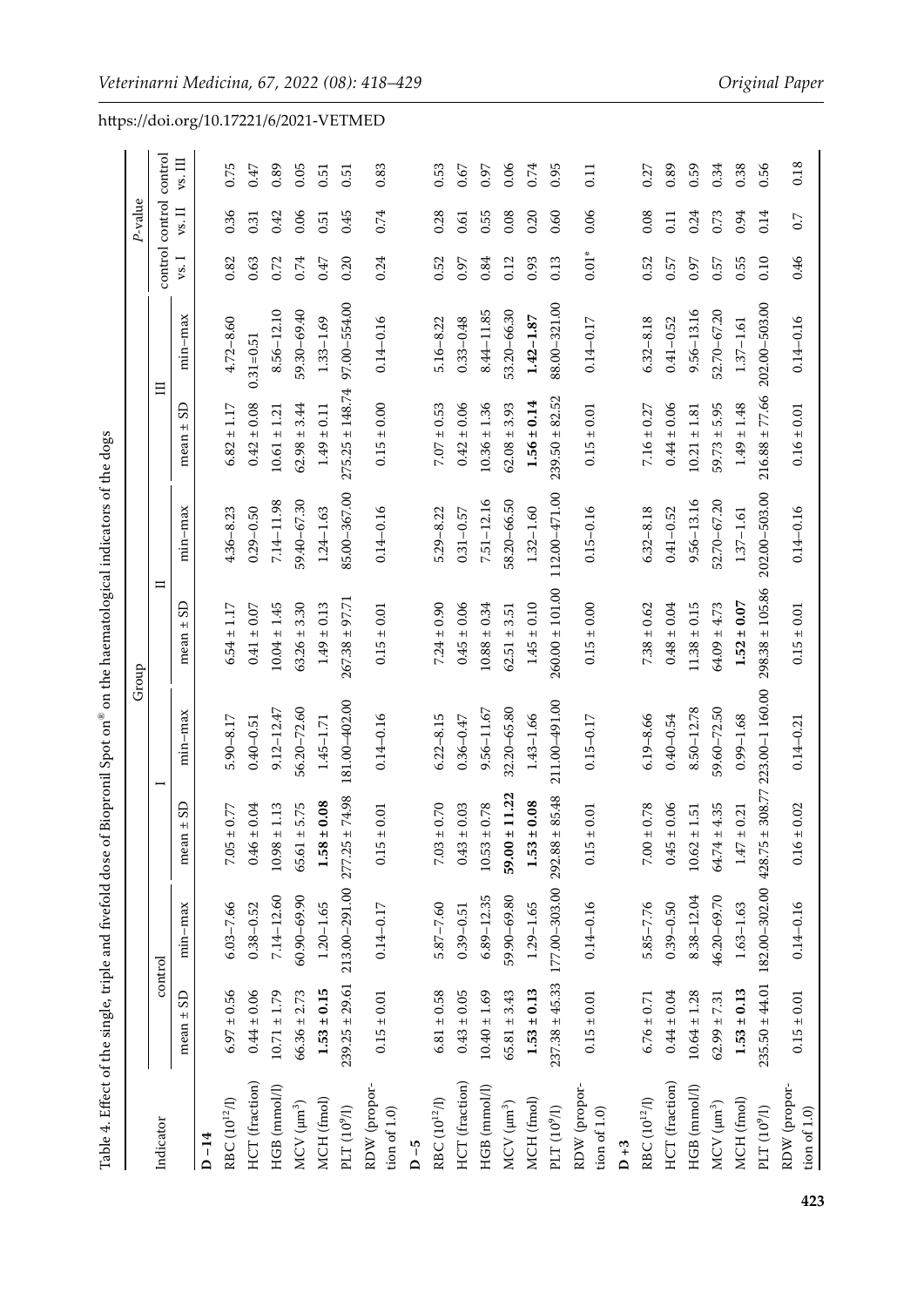|                                     |                    |                      |                       |                 | Group                                                                                                                                                                                                                                                                                                         |                 |                                  |                |         | P-value                 |         |
|-------------------------------------|--------------------|----------------------|-----------------------|-----------------|---------------------------------------------------------------------------------------------------------------------------------------------------------------------------------------------------------------------------------------------------------------------------------------------------------------|-----------------|----------------------------------|----------------|---------|-------------------------|---------|
| Indicator                           |                    | control              |                       |                 |                                                                                                                                                                                                                                                                                                               | $\blacksquare$  | 目                                |                |         | control control control |         |
|                                     | mean $\pm$ SD      | min-max              | mean $\pm$ SD         | $min-max$       | GS<br>$\pm$<br>mean                                                                                                                                                                                                                                                                                           | $min-max$       | GS<br>$+1$<br>mean               | $min-max$      | vs. I   | $\mathsf{vs.}\ \Pi$     | vs. III |
| $D+31$                              |                    |                      |                       |                 |                                                                                                                                                                                                                                                                                                               |                 |                                  |                |         |                         |         |
| RBC (10 <sup>12</sup> /l)           | $6.64 \pm 0.97$    | 4.77-7.74            | ±1.18<br>8.02         | $6.01 - 9.53$   | $7.14 \pm 0.77$                                                                                                                                                                                                                                                                                               | $6.34 - 8.30$   | $6.98 \pm 0.54$                  | 4.88-8.47      | $0.02*$ | 0.27                    | 0.54    |
| HCT (fraction)                      | $0.46 \pm 0.04$    | $0.40 - 0.52$        | $\pm$ 0.09<br>0.53    | $0.36 - 0.69$   | $0.42 \pm 0.06$                                                                                                                                                                                                                                                                                               | $0.31 - 0.49$   | $0.46 \pm 0.06$                  | $0.40 - 0.57$  | 0.06    | 0.18                    | 0.95    |
| HGB (mmol/l)                        | $10.15\pm1.07$     | $9.06 - 12.54$       | ±1.81<br>11.79        | $9.12 - 13.96$  | $10.44 \pm 0.42$                                                                                                                                                                                                                                                                                              | $7.07 - 12.47$  | $10.65 \pm 0.96$                 | $9.62 - 12.04$ | 0.05    | 0.67                    | 0.34    |
| $MCV$ $(\mu m^3)$                   | $61.31 \pm 6.73$   | 46.70-68.50          | $63.41 \pm 3.11$      | $60.20 - 68.90$ | $64.06 \pm 2.11$                                                                                                                                                                                                                                                                                              | $61.30 - 66.70$ | $63.21 \pm 3.09$                 | 59.30-67.80    | 0.44    | 0.29                    | 0.48    |
| MCH (fmol)                          | $1.54 \pm 0.15$    | $1.19 - 1.64$        | $\pm 0.09$<br>1.52    | $1.42 - 1.68$   | $1.53 \pm 0.06$                                                                                                                                                                                                                                                                                               | $1.41 - 1.59$   | $1.54 \pm 0.06$                  | $1.46 - 1.62$  | 0.82    | 0.93                    | 0.95    |
| PLT $(10^9/l)$                      | $216.50 \pm 64.57$ | 87.00-292.00 240.88  | ± 55.19               | 186.00-325.00   | $259.88 \pm 65.00$                                                                                                                                                                                                                                                                                            | 165.00-338.00   | $244.25 \pm 36.04$               | 190.00-287.00  | 0.43    | 0.20                    | 0.31    |
| RDW (propor-<br>tion of $1.0$       | $0.14 \pm 0.00$    | $0.14 - 0.15$        | $\pm$ 0.00<br>0.15    | $0.14 - 0.15$   | $0.15 \pm 0.01$                                                                                                                                                                                                                                                                                               | $0.14 - 0.17$   | $0.15 \pm 0.01$                  | $0.14 - 0.17$  | 0.50    | $0.03*$                 | 0.14    |
| $D + 56$                            |                    |                      |                       |                 |                                                                                                                                                                                                                                                                                                               |                 |                                  |                |         |                         |         |
| RBC (10 <sup>12</sup> /l)           | $6.33 \pm 0.59$    | $5.31 - 7.11$        | $\pm\,0.81$<br>7.41   | $5.90 - 8.32$   | $7.63 \pm 0.73$                                                                                                                                                                                                                                                                                               | $7.02 - 9.06$   | $7.16 \pm 0.03$                  | $5.62 - 8.26$  | 0.36    | 0.17                    | 0.12    |
| HCT (fraction)                      | $0.43\pm0.07$      | $0.32 - 0.52$        | $\pm 0.06$<br>0.49    | $0.40 - 0.57$   | $0.47 \pm 0.05$                                                                                                                                                                                                                                                                                               | $0.40 - 0.58$   | $0.46 \pm 0.03$                  | $0.42 - 0.52$  | 0.08    | 0.19                    | 0.25    |
| HGB (mmol/l)                        | $9.75 \pm 1.08$    | $7.94 - 11.54$       | $\pm$ 1.21<br>12.19   | 10.67-13.84     | $11.54 \pm 0.01$                                                                                                                                                                                                                                                                                              | $9.81 - 13.65$  | $10.20 \pm 1.61$                 | 7.32-13.09     | 0.00    | 0.01                    | 0.52    |
| $MCV$ $(\mu m^3)$                   | $62.20 \pm 5.70$   | $50.20 - 67.00$      | 5.31<br>$+1$<br>65.73 | 53.60-71.90     | $63.41 \pm 3.85$                                                                                                                                                                                                                                                                                              | 56.30-67.40     | $61.54 \pm 4.52$                 | 55.30-66.40    | 0.22    | 0.63                    | 0.80    |
| MCH (fmol)                          | $1.55 \pm 0.08$    | $1.42 - 1.67$        | ± 0.12<br>1.54        | $1.31 - 1.71$   | $1.58 \pm 0.11$                                                                                                                                                                                                                                                                                               | $1.44 - 1.78$   | $1.53 \pm 0.09$                  | $1.42 - 1.68$  | 0.83    | 0.55                    | 0.72    |
| PLT $(10^9/l)$                      | $238.50 \pm 69.51$ | 90.00-319.00 255.24  | ± 58.49               | 149.00-316.00   | $251.50 \pm 66.66$                                                                                                                                                                                                                                                                                            | 163.00-350.00   | $198.38 \pm 31.49$ 131.00-238.00 |                | 0.61    | 0.71                    | 0.16    |
| RDW (propor-<br>tion of $1.0$ )     | $0.15 \pm 0.01$    | $0.14 - 0.17$        | $\pm$ 0.01<br>0.15    | $0.14 - 0.16$   | $0.15 \pm 0.01$                                                                                                                                                                                                                                                                                               | $0.14 - 0.16$   | $0.15 \pm 0.01$                  | $0.15 - 0.16$  | 0.74    | 0.96                    | 0.72    |
| $D+70$                              |                    |                      |                       |                 |                                                                                                                                                                                                                                                                                                               |                 |                                  |                |         |                         |         |
| $RBC (10^{12}/I)$                   | $6.83 \pm 0.76$    | $5.65 - 7.81$        | $\pm$ 1.05<br>7.74    | 6.38-9.53       | $7.49 \pm 0.78$                                                                                                                                                                                                                                                                                               | $6.69 - 8.80$   | $6.47 \pm 0.38$                  | 5.58-8.30      | 0.07    | 0.11                    | 0.38    |
| HCT (fraction)                      | $0.43 \pm 0.07$    | $0.29 - 0.49$        | $\pm$ 0.07<br>0.49    | $0.40 - 0.59$   | $0.47 \pm 0.04$                                                                                                                                                                                                                                                                                               | $0.40 - 0.52$   | $0.41 \pm 0.05$                  | $0.34 - 0.48$  | 0.11    | 0.17                    | 0.6     |
| HGB (mmol/l)                        | $9.92 \pm 1.29$    | 7.76-11.42           | $\pm$ 0.82<br>11.70   | 10.67-12.66     | $11.53 \pm 0.01$                                                                                                                                                                                                                                                                                              | 10.67-12.35     | $10.27 \pm 1.07$                 | 9.12-11.73     | $0.03*$ | $0.01\ensuremath{^*}$   | 0.56    |
| $MCV$ $(\mu m^3)$                   | $62.26 \pm 6.28$   | 48.80-68.20          | $65.65 \pm 3.33$      | $62.60 - 72.40$ | $65.71 \pm 1.30$                                                                                                                                                                                                                                                                                              | $63.10 - 67.30$ | $62.70 \pm 4.32$                 | 56.90-69.10    | 0.20    | 0.15                    | 0.87    |
| MCH (fmol)                          | $1.49 \pm 0.11$    | $1.24 - 1.60$        | $\pm$ 0.08<br>1.57    | $1.45 - 1.74$   | $1.54 \pm 0.05$                                                                                                                                                                                                                                                                                               | $1.46 - 1.62$   | $1.50 \pm 0.09$                  | $1.38 - 1.61$  | 0.12    | 0.23                    | 0.72    |
| PLT $(10^9/l)$                      | $260.13 \pm 70.78$ | 121.00-343.00 219.63 | ± 52.41               | 166.00-288.00   | $274.88 \pm 65.72$                                                                                                                                                                                                                                                                                            | 204.00-403.00   | $235.50 \pm 56.54$               | 199.00-344.00  | 0.21    | 0.67                    | 0.46    |
| RDW (propor-<br>tion of $1.0$       | $0.15 \pm 0.01$    | $0,14 - 0.17$        | $\pm$ 0.01<br>0.15    | $0.13 - 0.16$   | $0.15 \pm 0.01$                                                                                                                                                                                                                                                                                               | $0.14 - 0.15$   | $0.15 \pm 0.01$                  | $0.14 - 0.16$  | 0.52    | 0.78                    | 0.41    |
| $RDW = red$ cell distribution width |                    |                      |                       |                 | HCT = haematocrit; HGB = haemoglobin; MCH = haemoglobin amount per red blood cell; MCV = average red blood cell size; PLT = platelet; RBC = red blood cell;<br>Values represent means ± SD; *Values significantly different from control (P < 0.05); Mean values outside the reference range are in bold font |                 |                                  |                |         |                         |         |

Table 4 to be continued

Table 4 to be continued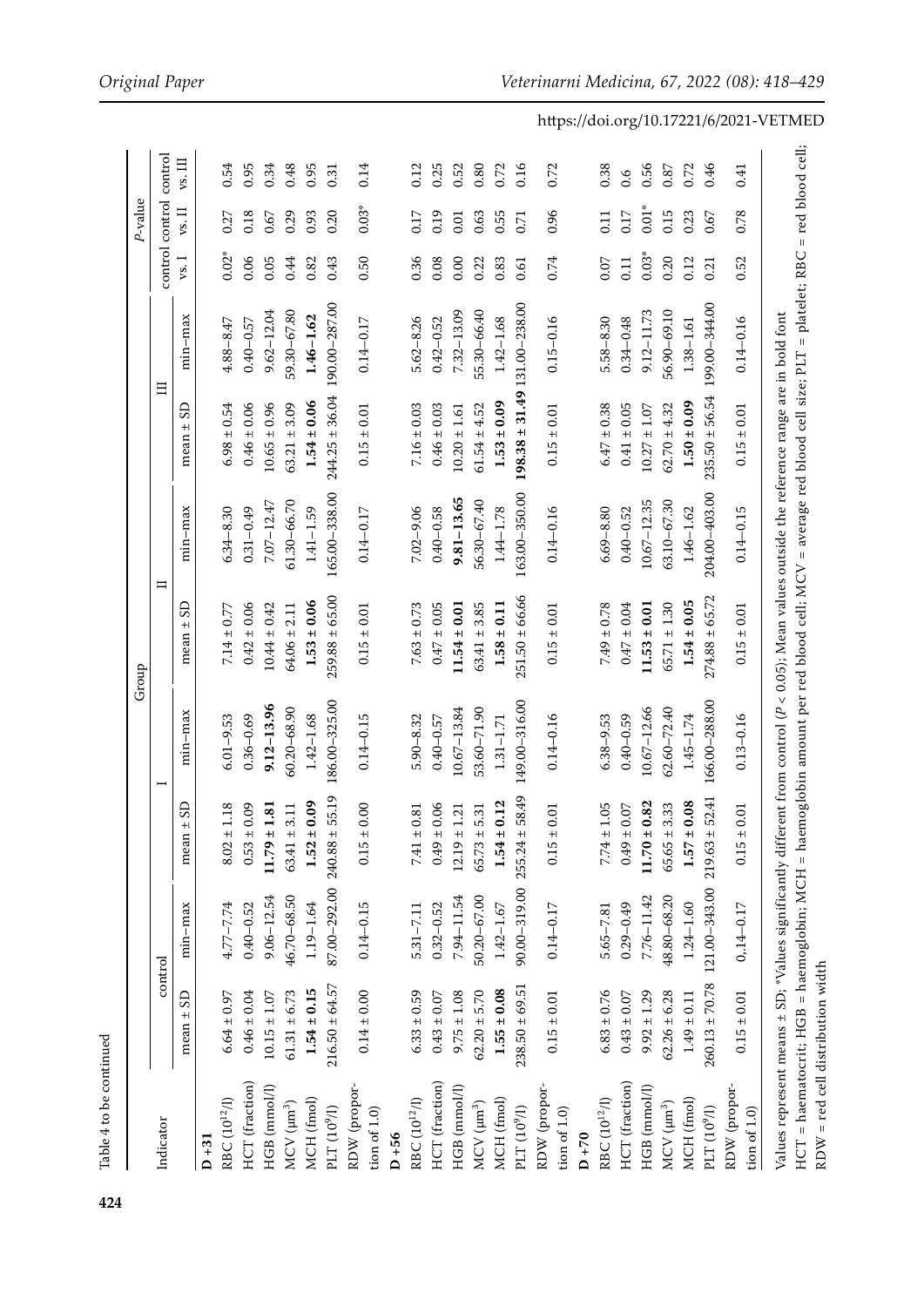<span id="page-7-0"></span>

|                       |                   |               |                    |               | Group             |               |                     |                  |         | $P$ -value            |         | https://doi.org/10.17221/6/2021-VETMED |
|-----------------------|-------------------|---------------|--------------------|---------------|-------------------|---------------|---------------------|------------------|---------|-----------------------|---------|----------------------------------------|
| Indicator             |                   | control       |                    |               | $\Box$            |               | $\Xi$               |                  | control | control               | control |                                        |
|                       | $mean \pm SD$     | min-max       | mean $\pm$ SD      | $min-max$     | G<br>mean $\pm$   | min-max       | mean $\pm$ SD       | min-max          | $vs.$ I | vs. II                | vs. III |                                        |
| $D - 14$              |                   |               |                    |               |                   |               |                     |                  |         |                       |         |                                        |
| ASPAT (µkat/l)        | $0.48 \pm 0.19$   | $0.23 - 0.80$ | $0.56 \pm 0.20$    | $0.23 - 0.89$ | $0.49 \pm 0.23$   | $0.11 - 0.74$ | $0.68 \pm 0.30$     | $0.19 - 1.19$    | 0.43    | 0.98                  | 0.26    |                                        |
| $ALAT$ ( $\mu$ kat/l) | $0.68 \pm 0.10$   | $0.53 - 0.82$ | $1.25 \pm 0.92$    | $0.42 - 2.82$ | $0.61 \pm 0.37$   | $0.10 - 1.21$ | $0.63 \pm 0.23$     | $0.26 - 0.97$    | 0.11    | 0.61                  | 0.57    |                                        |
| ALP (µkat/l)          | $0.74 \pm 0.27$   | $0.42 - 1.26$ | $0.78 \pm 0.46$    | $0.32 - 1.59$ | $0.92 \pm 0.48$   | $0.19 - 1.60$ | $1.02 \pm 0.90$     | $0.40 - 3.08$    | 0.81    | 0.37                  | 0.41    |                                        |
| CREA (µmol/l)         | $94.61 \pm 17.68$ | 70.74-127.32  | $101.68 \pm 8.84$  | 91.07-119.37  | $93.73 \pm 11.49$ | 72.50-108.76  | $101.68 \pm 21.22$  | 72.50-145.01     | 0.36    | 0.90                  | 0.48    |                                        |
| UREA (mmol/l)         | $5.90 \pm 1.40$   | 4.00-7.40     | $4.92 \pm 2.03$    | $2.75 - 8.78$ | $3.68 \pm 1.97$   | $1.78 - 5.78$ | $5.32 \pm 1.88$     | $3.25 - 7.32$    | 0.28    | 0.02                  | 0.49    |                                        |
| GLU (mmol/l)          | $5.45 \pm 0.68$   | $4.20 - 6.11$ | $5.11 \pm 1.52$    | $3.71 - 7.99$ | $5.01 \pm 0.82$   | $3.90 - 6.13$ | $5.18 \pm 0.84$     | $3.64 - 6.58$    | 0.57    | 0.26                  | 0.50    |                                        |
| $D - 5$               |                   |               |                    |               |                   |               |                     |                  |         |                       |         |                                        |
| ASPAT (µkat/l)        | $0.56 \pm 0.10$   | $0.36 - 0.65$ | $0.65 \pm 0.26$    | $0.39 - 1.10$ | $0.50 \pm 0.20$   | $0.14 - 0.76$ | $0.68 \pm 0.30$     | $0.45 - 1.10$    | 0.34    | 0.49                  | 0.26    |                                        |
| $ALAT$ ( $\mu$ kat/l) | $0.67\pm0.06$     | $0.58 - 0.75$ | $0.92 \pm 0.75$    | $0.29 - 2.16$ | $0.60 \pm 0.31$   | $0.16 - 1.08$ | $0.67 \pm 0.22$     | $0.29 - 1.02$    | 0.36    | 0.53                  | 0.98    |                                        |
| ALP (µkat/l)          | $0.73 \pm 0.29$   | $0.44 - 1.18$ | $0.81 \pm 0.51$    | $0.40 - 1.84$ | $0.90 \pm 0.43$   | $0.41 - 1.66$ | $1.22 \pm 1.30$     | $0.46 - 4.30$    | 0.70    | 0.36                  | 0.32    |                                        |
| CREA (µmol/l)         | $81.35 \pm 11.49$ | 68.08-97.26   | $111.41 \pm 15.92$ | 86.65-129.09  | $92.84 \pm 18.57$ | 69.85-125.56  | $90.19 \pm 15.03$   | $69.85 - 115.83$ | $0.00*$ | 0.17                  | 0.21    |                                        |
| UREA (mmol/l)         | $6.13 \pm 1.56$   | $3.28 - 8.29$ | $5.94 \pm 1.93$    | $2.71 - 7.83$ | $3.71 \pm 1.28$   | $2.40 - 5.68$ | $5.27 \pm 2.30$     | $2.08 - 8.67$    | 0.83    | $0.00\ensuremath{^*}$ | 0.40    |                                        |
| GLU (mmol/l)          | $5.52 \pm 0.60$   | $4.47 - 6.55$ | $5.19 \pm 0.86$    | $4.11 - 6.77$ | $5.35 \pm 0.89$   | 4.41-6.63     | $5.09 \pm 0.84$     | $3.90 - 6.07$    | 0.39    | 0.65                  | 0.26    |                                        |
| $D + 3$               |                   |               |                    |               |                   |               |                     |                  |         |                       |         |                                        |
| ASPAT (µkat/l)        | $0.48 \pm 0.12$   | $0.32 - 0.67$ | $0.58 \pm 0.21$    | $0.40 - 1.03$ | $0.50 \pm 0.16$   | $0.21 - 0.67$ | $0.60 \pm 0.03$     | $0.43 - 1.04$    | 0.28    | 0.80                  | 0.20    |                                        |
| $ALAT$ ( $\mu$ kat/l) | $0.72\pm0.11$     | $0.56 - 0.92$ | $0.89 \pm 0.74$    | $0.19 - 2.27$ | $0.60 \pm 0.35$   | $0.29 - 1.26$ | $0.74 \pm 0.19$     | $0.38 - 0.97$    | 0.51    | 0.82                  | 0.77    |                                        |
| ALP (µkat/l)          | $0.78 \pm 0.24$   | $0.49 - 1.26$ | $0.88 \pm 0.96$    | $0.31 - 3.19$ | $0.93 \pm 0.27$   | $0.47 - 1.29$ | $1.14 \pm 0.85$     | $0.34 - 2.88$    | 0.77    | 0.23                  | 0.26    |                                        |
| CREA (µmol/l)         | $87.54 \pm 18.57$ | 54.82-115.83  | $107.87 \pm 22.11$ | 59.24-129.09  | $97.26 \pm 9.73$  | 86.65-112.29  | $121.14 \pm 38.90$  | 93.73-213.09     | 0.07    | 0.20                  | $0.04*$ |                                        |
| UREA (mmol/l)         | $5.76\pm1.51$     | $3.35 - 7.69$ | $5.07 \pm 1.60$    | $2.51 - 7.59$ | $3.89 \pm 1.54$   | 1.65-6.81     | $6.39 \pm 2.48$     | 2.80-10.01       | 0.39    | $0.03*$               | 0.55    |                                        |
| GLU (mmol/l)          | $5.10 \pm 0.39$   | $4.33 - 5.47$ | $5.30 \pm 1.07$    | $4.11 - 7.60$ | $5.02 \pm 0.33$   | $4.50 - 5.36$ | $5.52 \pm 1.28$     | $3.70 - 7.27$    | 0.63    | 0.65                  | 0.39    |                                        |
| $D + 31$              |                   |               |                    |               |                   |               |                     |                  |         |                       |         |                                        |
| ASPAT (µkat/l)        | $0.62 \pm 0.23$   | $0.32 - 1.02$ | $0.79 \pm 0.25$    | $0.58 - 1.22$ | $0.56 \pm 0.13$   | $0.35 - 0.80$ | $0.95 \pm 0.72$     | $0.40 - 2.64$    | 0.17    | 0.53                  | $0.01*$ |                                        |
| $ALAT$ ( $\mu$ kat/l) | $0.72 \pm 0.08$   | $0.64 - 0.82$ | $1.05 \pm 0.83$    | $0.21 - 2.59$ | $0.87 \pm 0.44$   | $0.21 - 1.63$ | $0.58 \pm 0.18$     | $0.32 - 0.82$    | 0.29    | 0.38                  | 0.05    |                                        |
| ALP (µkat/l)          | $0.83 \pm 0.33$   | $0.43 - 1.36$ | $1.18\pm0.74$      | $0.46 - 2.83$ | $1.17 \pm 0.67$   | $0.55 - 2.15$ | $0.91 \pm 0.48$     | $0.47 - 1.88$    | 0.24    | 0.21                  | 0.69    |                                        |
| CREA (µmol/l)         | $98.15 \pm 10.61$ | 88.42-120.25  | $104.34 \pm 13.26$ | 80.46-127.3   | $89.30 \pm 27.41$ | 37.14-115.83  | $188.33 \pm 269.68$ | 77.81-854.14     | 0.30    | 0.41                  | 0.36    |                                        |
| UREA (mmol/l)         | $6.69 \pm 1.78$   | $4.63 - 9.82$ | $4.66 \pm 2.11$    | $1.50 - 7.66$ | $3.62 \pm 1.23$   | $2.06 - 6.29$ | $4.69 \pm 1.90$     | $2.81 - 8.49$    | 0.06    | $0.00\ensuremath{^*}$ | 0.05    |                                        |
| GLU (mmol/l)          | $5.51 \pm 0.42$   | 4.99-6.41     | $5.30 \pm 0.83$    | $4.33 - 6.44$ | $5.04 \pm 0.49$   | 4.44-5.67     | $5.48 \pm 0.87$     | $4.13 - 6.94$    | 0.53    | 0.06                  | 0.93    |                                        |
| $D + 56$              |                   |               |                    |               |                   |               |                     |                  |         |                       |         |                                        |
| ASPAT (µkat/l)        | $0.60 \pm 25$     | $0.31 - 0.96$ | $0.53 \pm 0.08$    | $0.42 - 0.67$ | $0.54 \pm 0.12$   | $0.32 - 0.69$ | $0.86 \pm 0.60$     | $0.34 - 2.12$    | 0.47    | 0.52                  | $0.04*$ |                                        |
| ALAT (µkat/l)         | $0.61 \pm 0.11$   | $0.42 - 0.75$ | $0.83 \pm 0.49$    | $0.37 - 1.65$ | $0.76 \pm 0.18$   | $0.53 - 1.08$ | $0.58 \pm 0.20$     | $0.32 - 0.88$    | 0.24    | $0.07$                | 0.69    |                                        |
| ALP (µkat/l)          | $0.79 \pm 0.30$   | $0.36 - 1.10$ | $0.87 \pm 0.44$    | $0.44 - 1.72$ | $1.23\pm0.83$     | $0.31 - 2.81$ | $0.94 \pm 0.61$     | $0.31 - 2.11$    | 0.65    | 0.18                  | 0.52    |                                        |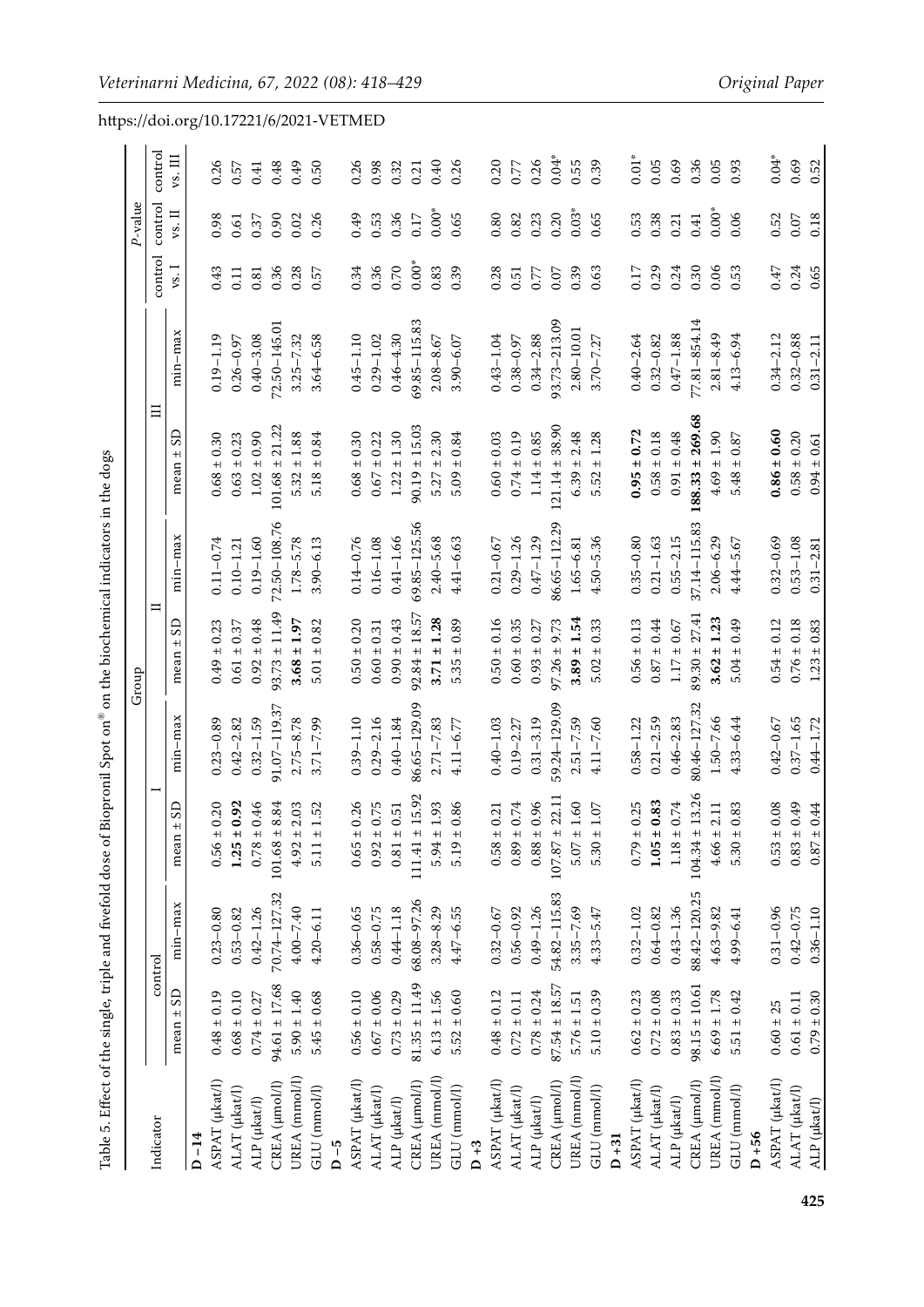| continued |
|-----------|
|           |
| ï         |
| ខ         |
| U<br>٦    |
|           |
|           |
| Table     |
|           |

**426**

|                               |                 |                                |                                                                                                                |               | Group           |                                                       |                                                                                                                                                |               |      | P-value                 |         |
|-------------------------------|-----------------|--------------------------------|----------------------------------------------------------------------------------------------------------------|---------------|-----------------|-------------------------------------------------------|------------------------------------------------------------------------------------------------------------------------------------------------|---------------|------|-------------------------|---------|
| Indicator                     |                 | control                        |                                                                                                                |               |                 |                                                       |                                                                                                                                                |               |      | control control control |         |
|                               | $mean \pm SD$   | $min-max$                      | GS<br>mean ±                                                                                                   | $min-max$     | $mean \pm SD$   | min-max                                               | mean $\pm$ SD                                                                                                                                  | $min-max$     | vs.1 | $vs.$ $II$              | vs. III |
|                               |                 |                                | CREA (umol/l) 88.42 ± 16.80 52.17-107.87 101.68 ± 13.26 85.77-122.90 91.96 ± 10.61 71.62-101.68 101.68 ± 17.68 |               |                 |                                                       |                                                                                                                                                | 87.54-144.12  |      | 0.57                    | 0.14    |
| UREA (mmol/l) $6.38 \pm 1.52$ |                 | $3.83 - 8.77$                  | $4.74 \pm 1.61$                                                                                                | $2.70 - 7.19$ | $3.62 \pm 1.23$ | $2.26 - 4.70$                                         | $4.88 \pm 0.92$                                                                                                                                | $3.81 - 6.59$ | 0.06 | 0.07                    | 0.07    |
| GLU (mmol/l)                  | $5.53 \pm 0.38$ | $4.97 - 6.33$                  | $5.56 \pm 0.59$                                                                                                | $4.38 - 6.50$ | $4.64 \pm 1.13$ | $3.46 - 7.30$                                         | $5.45 \pm 0.93$                                                                                                                                | $4.13 - 6.94$ | 0.91 | 0.05                    | 0.82    |
| $D + 70$                      |                 |                                |                                                                                                                |               |                 |                                                       |                                                                                                                                                |               |      |                         |         |
| ASPAT (µkat/l)                | $0.60 \pm 0.30$ | $0.33 - 1.27$                  | $0.64 \pm 0.15$                                                                                                | $0.51 - 0.98$ | $0.57 \pm 0.14$ | $0.39 - 0.72$                                         | $0.68 \pm 0.21$                                                                                                                                | $0.39 - 0.98$ | 0.77 | 0.77                    | 0.36    |
| ALAT (µkat/l)                 | $0.86 \pm 0.69$ | $0.43 - 2.54$                  | $0.97 \pm 0.49$                                                                                                | $0.54 - 1.94$ | $0.66 \pm 0.18$ | $0.38 - 0.94$                                         | $0.64 \pm 0.17$                                                                                                                                | $0.39 - 0.83$ | 0.71 | 0.46                    | 0.41    |
| ALP (µkat/l)                  | $0.75 \pm 0.25$ | $0.37 - 1.10$                  | $0.87 \pm 0.72$                                                                                                | $0.26 - 2.26$ | $1.49 \pm 0.80$ | $0.44 - 2.82$                                         | $0.82 \pm 0.65$                                                                                                                                | $0.42 - 2.09$ | 0.66 | $0.03*$                 | 0.77    |
| CREA (µmol/l)                 |                 |                                | $93.55 \pm 21.22$ 66.32-133.51 107.87 $\pm$ 11.49 87.54-129.09                                                 |               |                 | $92.84 \pm 26.53$ $57.47 - 150.31$ $105.22 \pm 23.87$ |                                                                                                                                                | 70.74-144.12  | 0.12 | 0.95                    | 0.32    |
| UREA (mmol/l)                 |                 | $5.37 \pm 2.10$ $3.25 - 18.98$ | $4.52 \pm 1.77$                                                                                                | $2.56 - 8.66$ | $5.07 \pm 1.00$ | $2.88 - 8.09$                                         | $5.37 \pm 2.10$                                                                                                                                | $4.08 - 7.16$ | 0.19 | 0.08                    | 0.12    |
| GLU (mmol/l)                  | $5.61 \pm 0.40$ | $4.99 - 6.19$                  | $5.37 \pm 0.95$                                                                                                | $3.87 - 7.05$ | $5.76 \pm 1.15$ | $4.67 - 7.40$                                         | $5.49 \pm 0.87$                                                                                                                                | $4.10 - 6.79$ | 0.52 | 0.74                    | 0.71    |
|                               |                 |                                |                                                                                                                |               |                 |                                                       | Values represent means ± SD; *Values significantly different from control (P < 0.05); Mean values outside the reference range are in bold font |               |      |                         |         |

ALAT = alanine aminotransferase; ALP = alkaline phosphatase; ASPAT = aspartate aminotransferase; CREA = creatinine; GLU = glucose; UREA = blood urea ALAT = alanine aminotransferase; ALP = alkaline phosphatase; ASPAT = aspartate aminotransferase; CREA = creatinine; GLU = glucose; UREA = blood urea

### https://doi.org/10.17221/6/2021-VETMED

#### **DISCUSSION**

Although FIP induces lower toxicity in mammals than in insects, it was documented to have numerous adverse effects on various animals (i.e., rats, birds, dogs) and humans [\(Rohdich et al. 2014](#page-10-8); [Wang et al. 2016;](#page-11-5) [Meadows et al. 2017\)](#page-10-9). In addition, application of the veterinary spot-on products can cause skin irritation or hair loss at the site of application [\(Gupta 2007\)](#page-10-10).

[Rohdich et al. \(2014\)](#page-10-8) observed alopecia and crusts in the dorsal lumbo-sacral area in three dogs (1.7%) and intense pruritus in one dog (0.6%) in 178 FIPtreated dogs. In our study, no alterations in the skin or coat appearance were observed in any of the dogs from group I, treated three times with a single dose of the tested product. In group II, treated three times with a triple dose, the slight solidification in the ends of the coat/hair was observed in two dogs, while in group III, treated three times with a fivefold dose, it was observed in three dogs. A greasy/clumped appearance of the coat/hair was noted in four dogs: two in group II and two in group III. The above-mentioned symptoms are considered to be not clinically significant. Minimal erythema was observed only in one dog in group II and in two dogs from group III, exposed to the highest dosage of FIP, however, it disappeared in a few days after application.

As mentioned earlier, FIP and fipronil sulfone (FIP main metabolite) act as inhibitors of insect GABA receptors and prevent GABA binding to its receptor, blocking the inhibitory function of GABA in the central nervous system and, thus, leading, at low doses, to neuronal hyperexcitation and, at high doses, to the paralysis and death of insects ([Koslowski et al. 2020\)](#page-10-0). Fipronil has a notably higher affinity for insect GABA receptors than for mammalian GABA receptors ([Hainzl et al. 1998\)](#page-10-11). Both FIP and fipronil sulfone are able to cross the blood–brain barrier in rats and mice [\(Hainzl et al.](#page-10-11) [1998;](#page-10-11) [Cravedi et al. 2013\)](#page-10-12). A recent study, evaluating the long-term low dose administration of FIP in mice and its relation to cognitive deficiencies showed that a 48-week-FIP treatment leads to behavioural perturbations, indicating an accumulative effect of sustained exposure to low doses of FIP [\(Koslowski et al. 2020](#page-10-0)). In the present study, no significant symptoms specific to the nervous system were observed over the whole experiment. Apathy was observed only in one dog from group I, where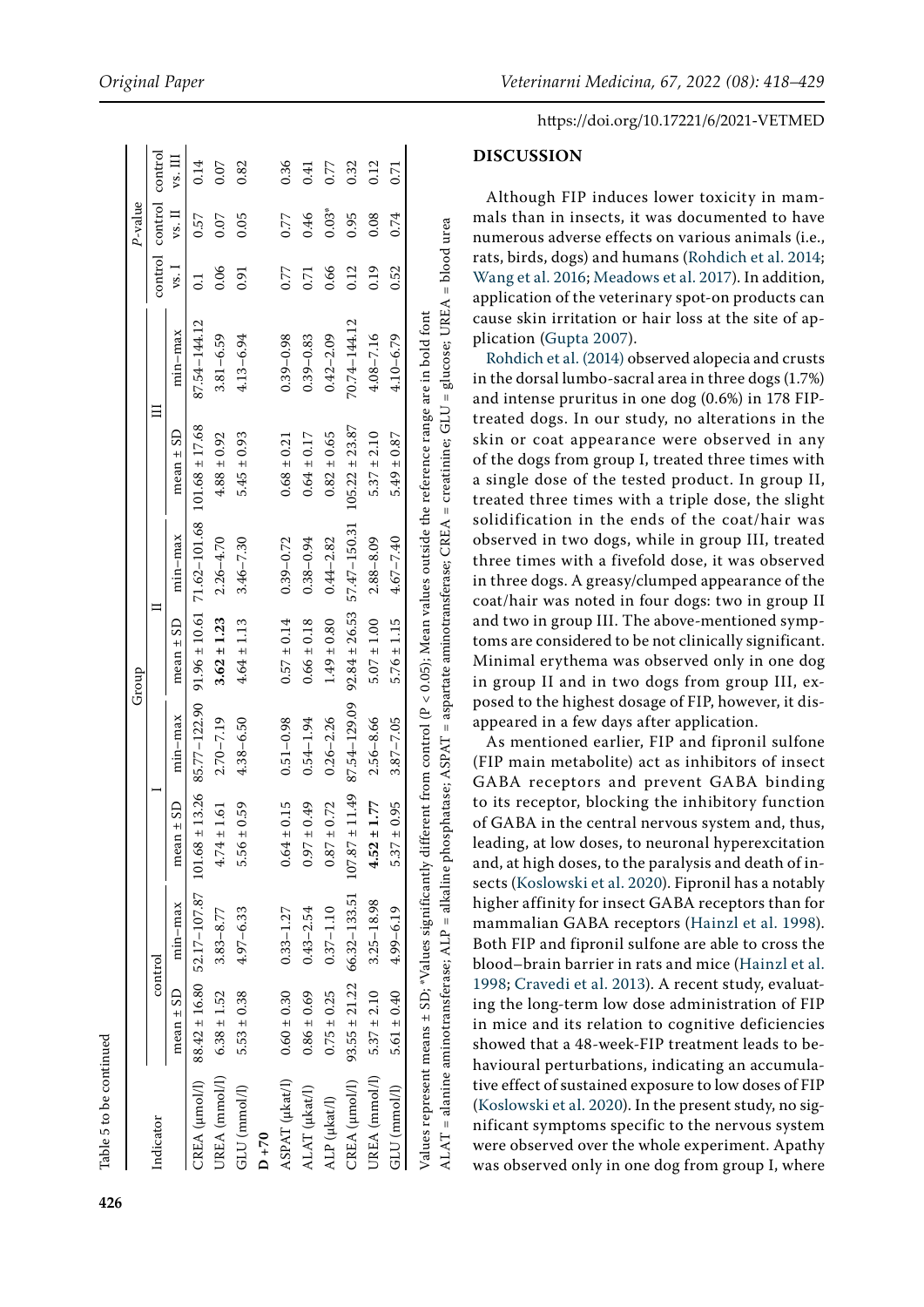a single dose of the tested product was administered, suggesting the lack of a dose-dependent relationship and may be a result of other factors, not connected with the Biopronil Spot on® application.

There are also reports that FIP can induce gastrointestinal signs included vomiting and diarrhoea. [Meadows et al. \(2017\)](#page-10-9) conducted an experiment, where vomiting was the most frequent event in dogs, affecting 6.0% of the fipronil-methoprene treated dogs. Diarrhoea was reported in 11.0% of the fipronil-methoprene treated dogs. FIP was applied once every 28 days in three doses in a group of 100 dogs and the product remained in its commercial packaging containing volumes of 0.67, 1.34, 2.68 or 4.02 ml ([Meadows et al. 2017](#page-10-9)). In contrast, in our study, no gastrointestinal disorders were observed in any of the dogs after the application of the tested product in the single, triple and fivefold multiple doses (3 times every 28 days).

A recent study conducted on mice demonstrated that FIP induces alterations in the haematological parameters via oral sub-acute toxicity exposure [\(Abouelghar et al. 2020\)](#page-10-5). In the above-mentioned study, the MCV, MCH, HGB, RBC, HCT and PLT levels of the mice were significantly decreased in the FIP exposed groups as compared to the controls. With regard to these parameters, the levels of decreasement were dose-dependent. Available data concerning the evaluation of the impact of FIP on canine haematological parameters are scarce. [Ziliotto et al. \(2017\) s](#page-11-6)howed that a single exposure to this pesticide (6.7 mg/kg) does not induce DNA damage in the peripheral blood cells in dogs. In the present study, the MCH was slightly above normal [reference range presented in [Table 3](#page-3-1) ([Winnicka](#page-11-4)  [2004](#page-11-4))] in all four groups at various stages. There was also a slight increase in the HGB in group 1 on  $D + 31$  and  $D + 70$  and in group 3 on  $D + 56$  and D +70, probably due to long storage time which is associated with the increase in the HGB [\(Arif](#page-10-13)  [et al. 2017](#page-10-13)) The increase in the HGB during storage is directly related to the significant modifications of the MCH. The observed differences in the HGB level concerned, in particular, group I, and did not appear (in group III) or were limited (in group II), which indicates that the observed changes were probably not related to the administration of the investigated product. These differences may also result from differences in the amount of water consumed by the animals. Other values (PLT in group 3 on  $D + 56$  and MCV in group I on  $D - 5$ )

were marginally outside the reference range and revealed the individual, short-term nature of the deviations and does not indicate a cause-effect relationship with the tested product. After repeated doses during the 70-day-long present study and exposure to Biopronil Spot on®, the erythrocyte indices of the dogs were only slightly altered, even in the group treated with the fivefold dose of Biopronil Spot on®.

Moreover, the differences in the number of erythrocytes found in all the treated groups were transient and no correlation was found between the dose of Biopronil Spot on® and the changes in the erythrocyte indices. The obtained results suggest that the changes observed should not be associated with the tested product.

The liver and kidneys play a major role in the biotransformation of pesticides and are the most sensitive and main target organs of pesticide toxicity and damage [\(Mansour and Mossa 2010\)](#page-10-14), which may be observed in alterations to the biochemical indicators. Previous studies demonstrated that pesticides can change the enzymatic and non-enzymatic antioxidant and induce oxidative stress in animals that were investigated as a potential mechanism of pesticide toxicity ([Mohamed et al.](#page-10-15) [2004;](#page-10-15) [Mansour and Mossa 2009](#page-10-16)). Sub-chronic exposure to the FIP on the liver and kidneys of male rats at three concentrations 0.1, 1 and 10 mg/l in drinking water for 45 days revealed significantly increased values of the ASPAT, ALAT, uric acid, creatinine and histopathological alterations in FIP-treated groups [\(Mossa et al. 2015\)](#page-10-17). In the present study, UREA was below the reference value in group II to  $D + 56$ , although at  $D + 70$  it was normal. The CREA concentration was above the reference range on D +31 in group III, nevertheless, it may result in measurement bias (high SD) and was normal on D +56 and D +70 in this group. The differences in the CREA concentration in groups I and II were transient and no correlation was found between the dose and the change in the concentration of this indicator. The observed changes are, therefore, not associated with the administration of the tested product. The ALT was slightly increased in group I on D –14 and D +31. In group I, the UREA was slightly below the reference range on D +70. The deviations from the ref-erence values regarding ASPAT, ALAT, CREA were also transient, individual, of a short-term nature and were probably not associated with the tested prepara-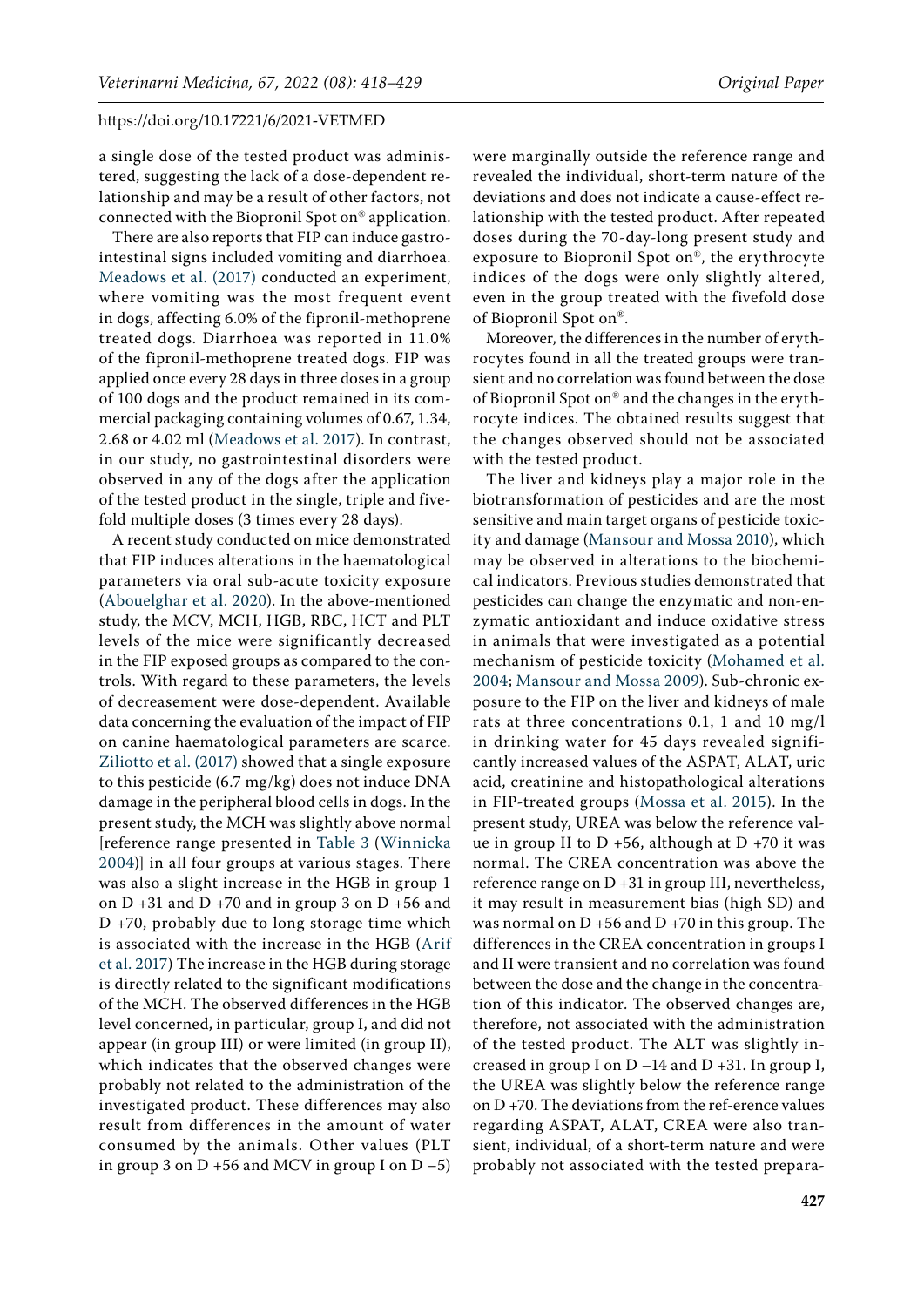tion, as in the case of the deviations in the haematological indicators.

In conclusion, it could be stated that Biopronil Spot on®, containing FIP, administered in a single, triple and fivefold repeated dosage was found to have no influence on the clinical, haematological and biochemical indicators in dogs. An analysis of the results indicates that the changes in the skin hair/ coat appearance, behaviour and biochemical and haematological indicators observed in the present study were not likely to be a result of the Biopronil Spot on® administration as there was no correlation between the observed deviations of the investigated parameters and the tested dose of Biopronil Spot on®. In conclusion, the tested product was considered safe after being used in animals under the conditions described in the experiment.

# **Conflict of interest**

The authors declare no conflict of interest.

# **REFERENCES**

- <span id="page-10-5"></span>Abouelghar GE, El-Bermawy ZA, Salman HMS. Oxidative stress, hematological and biochemical alterations induced by sub-acute exposure to fipronil (COACH®) in albino mice and ameliorative effect of selenium plus vitamin E. Environ Sci Pollut Res Int. 2020 Mar;27(8): 7886-900.
- <span id="page-10-13"></span>Arif SH, Yadav N, Rehman S, Mehdi G. Study of hemolysis during storage of blood in the blood bank of a tertiary health care centre. Indian J Hematol Blood Transfus. 2017 Dec;33(4):598-602.
- <span id="page-10-3"></span>Badgujar PC, Pawar NN, Chandratre GA, Telang AG, Sharma AK. Fipronil induced oxidative stress in kidney and brain of mice: Protective effect of vitamin E and vitamin C. Pestic Biochem Physiol. 2015 Feb;118:10-8.
- <span id="page-10-4"></span>Badgujar PC, Chandratre GA, Pawar NN, Telang AG, Kurade NP. Fipronil induced oxidative stress involves alterations in SOD1 and catalase gene expression in male mice liver: Protection by vitamins E and C. Environ Toxicol. 2016 Sep;31(9):1147-58.
- <span id="page-10-12"></span>Cravedi JP, Delous G, Zalko D, Viguie C, Debrauwer L. Disposition of fipronil in rats. Chemosphere. 2013 Nov; 93(10):2276-83.
- <span id="page-10-1"></span>De Oliveira PR, Bechara GH, Denardi SE, Oliveira RJ, Mathias MI. Cytotoxicity of fipronil on mice liver cells. Microsc Res Tech. 2012 Jan;75(1):28-35.
- <span id="page-10-10"></span>Gupta R. Fipronil. In: Gupta R, editor. Veterinary toxicology: Basic and clinical principles. San Diego, USA: Academic Press; 2007. p. 502-4.
- <span id="page-10-11"></span>Hainzl D, Cole LM, Casida JE. Mechanisms for selective toxicity of fipronil insecticide and its sulfone metabolite and desulfinyl photoproduct. Chem Res Toxicol. 1998 Dec;11(12):1529-35.
- <span id="page-10-2"></span>Khan S, Jan MH, Kumar D, Telang AG. Firpronil induced spermotoxicity is associated with oxidative stress, DNA damage and apoptosis in male rats. Pestic Biochem Physiol. 2015 Oct;124:8-14.
- <span id="page-10-0"></span>[Koslowski](https://pubmed.ncbi.nlm.nih.gov/?term=Koslowski+S&cauthor_id=32121376) S, [Latapy](https://pubmed.ncbi.nlm.nih.gov/?term=Latapy+C&cauthor_id=32121376) C, [Auvray](https://pubmed.ncbi.nlm.nih.gov/?term=Auvray+P&cauthor_id=32121376) P, [Blondel](https://pubmed.ncbi.nlm.nih.gov/?term=Blondel+M&cauthor_id=32121376) M, [Meijer](https://pubmed.ncbi.nlm.nih.gov/?term=Meijer+L&cauthor_id=32121376) L. Longterm fipronil treatment induces hyperactivity in female mice. Int J Environ Res Public Health. 2020 Feb 29; 17(5):1579.
- <span id="page-10-16"></span>Mansour SA, Mossa AH. Lipid peroxidation and oxidative stress in rat erythrocytes induced by chlorpyrifos and the protective effect of zinc. Pest Biochem Physiol. 2009 Jan;93(1):34-9.
- <span id="page-10-14"></span>Mansour SA, Mossa AH. Oxidative damage, biochemical and histopathological alteration in rat exposed to chlorpyrifos and the role of zinc as antioxidant. Pest Biochem Physiol. 2010 Jan;96(1):14-23.
- <span id="page-10-9"></span>Meadows C, Guerino F, Sun F. A randomized, blinded, controlled USA field study to assess the use of fluralaner topical solution in controlling canine flea infestations. Parasite Vector. 2017 Jan 19;10(1):36.
- <span id="page-10-15"></span>Mohamed F, Senarathna L, Percy A, Abeyewardene M, Eaglesham G, Cheng R, Azher S, Hittarage A, Dissanayake W, Sheriff MH, Davies W, Buckley NA, Eddleston M. Acute human self-poisoning with the N-phenylpyrazole insecticide fipronil – A GABA  $_{4}$ -gated chloride channel blocker. J Toxicol Clin Toxicol. 2004 Sep;42(7): 955-63.
- <span id="page-10-17"></span>Mossa ATH, Swelam ES, Mohafrash SMM. Sub-chronic exposure to fipronil induced oxidative stress, biochemical and histopathological changes in the liver and kidney of male albino rats. Toxicol Rep. 2015 Feb 19;2:775-8.
- <span id="page-10-6"></span>Prashanth MS, David M. Changes in nitrogen metabolism of the freshwater fish Cirrhinus mrigala following exposure to cypermethrin. J Basic Clin Physiol Pharmacol. 2006;17(1):63-70.
- <span id="page-10-8"></span>Rohdich N, Roepke RK, Zschiesche E. A randomized, blinded, controlled and multi-centered field study comparing the efficacy and safety of Bravecto<sup>TM</sup> (fluralaner) against FrontlineTM (fipronil) in flea- and tick-infested dogs. Parasite Vector. 2014 Mar 4;7(1):1-5.
- <span id="page-10-7"></span>Schomaker S, Warner R, Bock J, Johnson K, Potter D, Van Winkle J, Aubrecht J. Assessment of emerging biomarkers of liver injury in human subjects. Toxicol Sci. 2013 Apr;132(2):276-83.